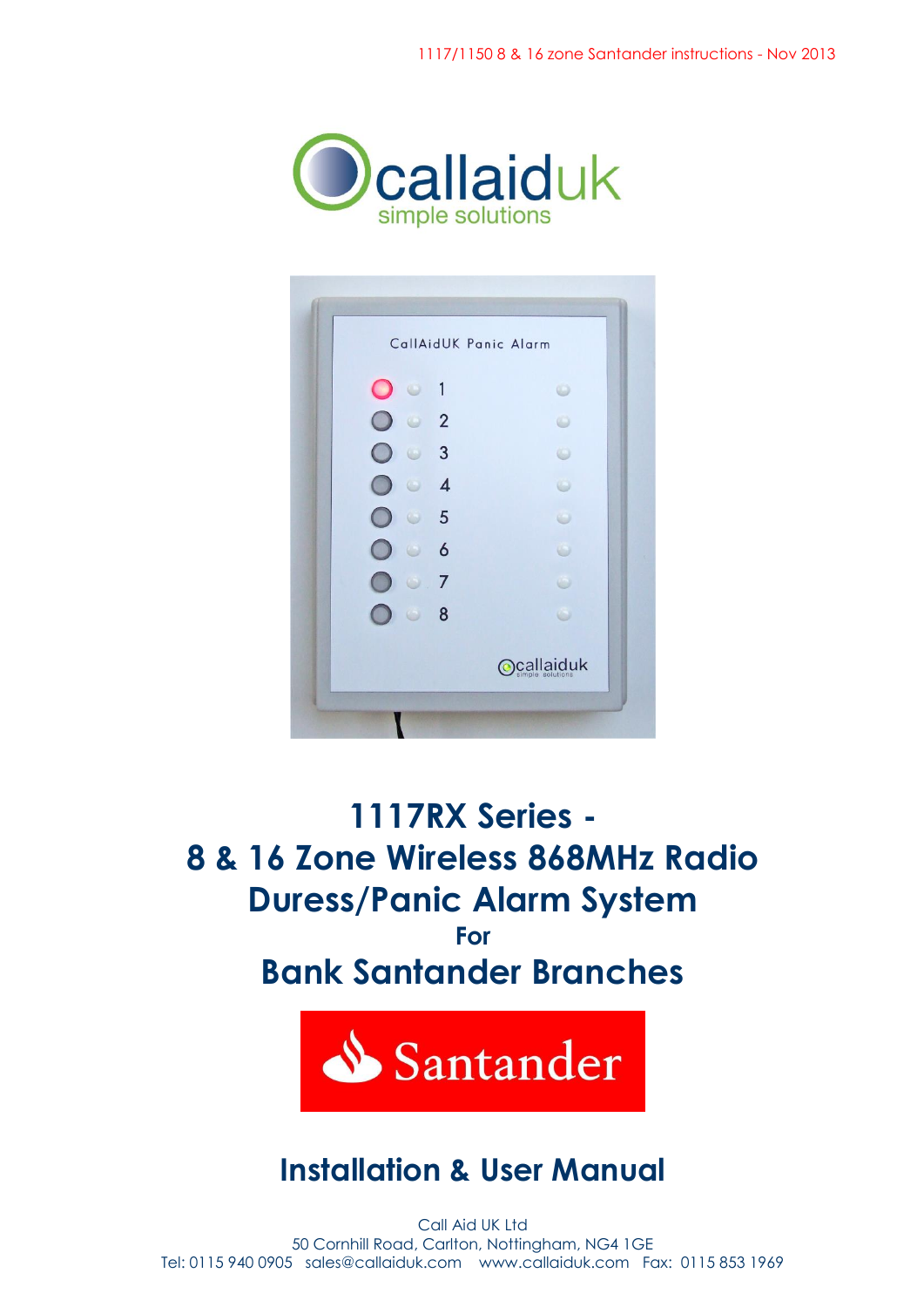

# **1117RX System Equipment:**

### **1117RX – Wall Mounted 8 Zone 868MHz Radio Master Display Panel**  *(with standard 1 to 8 engraved numbers)*

**Our part number - A4306** 

|                       |                         | CallAidUK Panic Alarm |
|-----------------------|-------------------------|-----------------------|
| O<br>$\circ$ 1        |                         | $\odot$               |
| $\bullet$ 2<br>$\cup$ |                         |                       |
| $\odot$<br>$\cup$     | $\overline{\mathbf{3}}$ | O                     |
| $\circ$<br>Đ          | $\overline{4}$          |                       |
| $\circ$<br>$\Box$     | 5                       |                       |
| $\circ$<br>$\Box$     | $\overline{6}$          |                       |
| D                     | $\cup$ 7                |                       |
| $\odot$<br>Đ          | 8                       | ω                     |
|                       |                         | <b>Ocallaiduk</b>     |

**1117RX – Wall mounted 16 Zone 868MHz Radio Master Display Panel**  *(Unit shown is with optional engraved name inserts. Standard unit is engraved 1 to 16)*

**Our part number - A5440**

| Dr. K.K. GARG<br>TREATMENT ROOM 1<br>CONSULTING ROOM 1<br>TREATMENT ROOM 2<br>Dr. R. BENNETT<br>Dr. C. BRADBURY<br>TREATMENT ROOM 3<br>NURSE PRACTITIONER | <b>O</b> callaiduk<br><b>Radio &amp; Wired</b><br><b>Systems for most</b><br>applications<br>0115 940 0905<br>www.callaiduk.com | CONSULTING ROOM 3 |  |
|-----------------------------------------------------------------------------------------------------------------------------------------------------------|---------------------------------------------------------------------------------------------------------------------------------|-------------------|--|
|-----------------------------------------------------------------------------------------------------------------------------------------------------------|---------------------------------------------------------------------------------------------------------------------------------|-------------------|--|

Call Aid UK Ltd 50 Cornhill Road, Carlton, Nottingham, NG4 1GE Tel: 0115 940 0905 sales@callaiduk.com www.callaiduk.com Fax: 0115 853 1969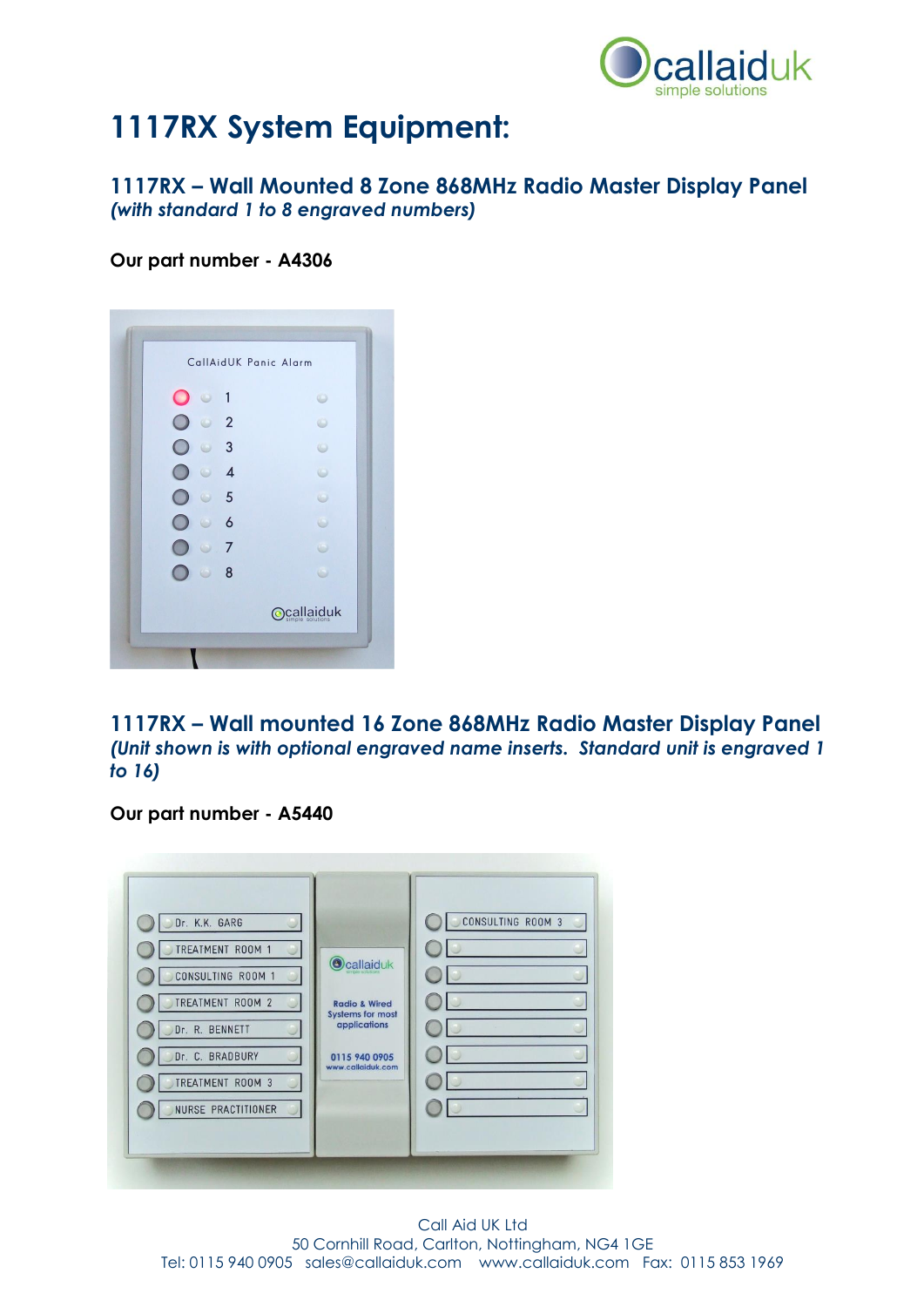

### **1150 - Under desk mounted 868MHz Radio Panic Button** *(Powered by a CR123A battery and benefits from low battery alert software)*

**Our part number - A5331**



### **1117RX 12 Volt Power supply unit**

**Our part number - A3684**



### **Stainless steel security clamp for power supply unit**

**Our part number - A5560**

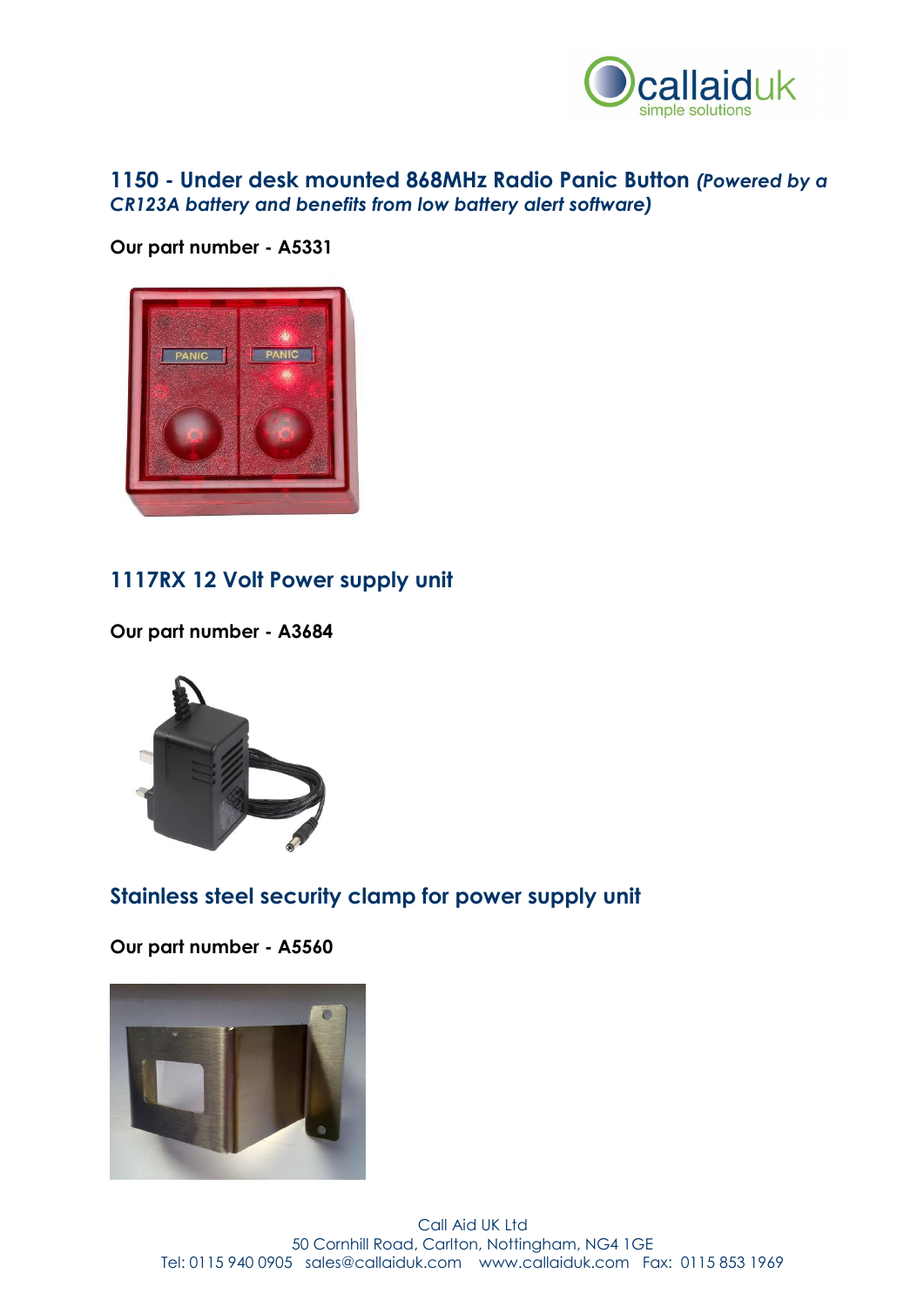

#### **The 1117RX Radio Panic Alarm**

The panic button will transmit by 868MHz radio frequency to the 1117RX master receiver. The 1117RX master receiver should be installed where support personnel are located.

#### **As standard the 1117RX Series system benefits from:**

- **Operating at 868MHz radio frequency.**
- **Battery powered 1150 High profile under desk mounted panic buttons linked by radio to a wall mounted 1117RX master receiver panel.**
- **1117RX panel engraved with panic button numbers 1 to 8 or 1 to 16.**
- **Panic button 'low battery' notification.**
- **Alerts to be 'cancelled at panel'.**

#### **System Overview**

When an 1150 call unit is activated an alarm will sound at the 1117RX master panel. A red lamp will be illuminated next to the panic button number, and a strident tone emitted.

The alert is then cancelled at the 1117RX master panel.

#### **To get the best from this system:**

The call/panic buttons are coded with different numbers 1 to 8 or 1 to 16 (as shown below) this will allow each call/panic button to call to a different position on the 1117RX receiver. The panic button coded as button 1 will call to the top button and so on until panic button 8 will call to the bottom button.



#### **Incoming panic alarms**

When there is a panic alarm the appropriate button will be lit (Red) and the sounder will be activated. The location of the call will be identified by the name/number on the adjacent name insert.

#### **Cancel/Reset panic alarms**

To cancel/reset the call at the 1117RX panel, please press the illuminated button.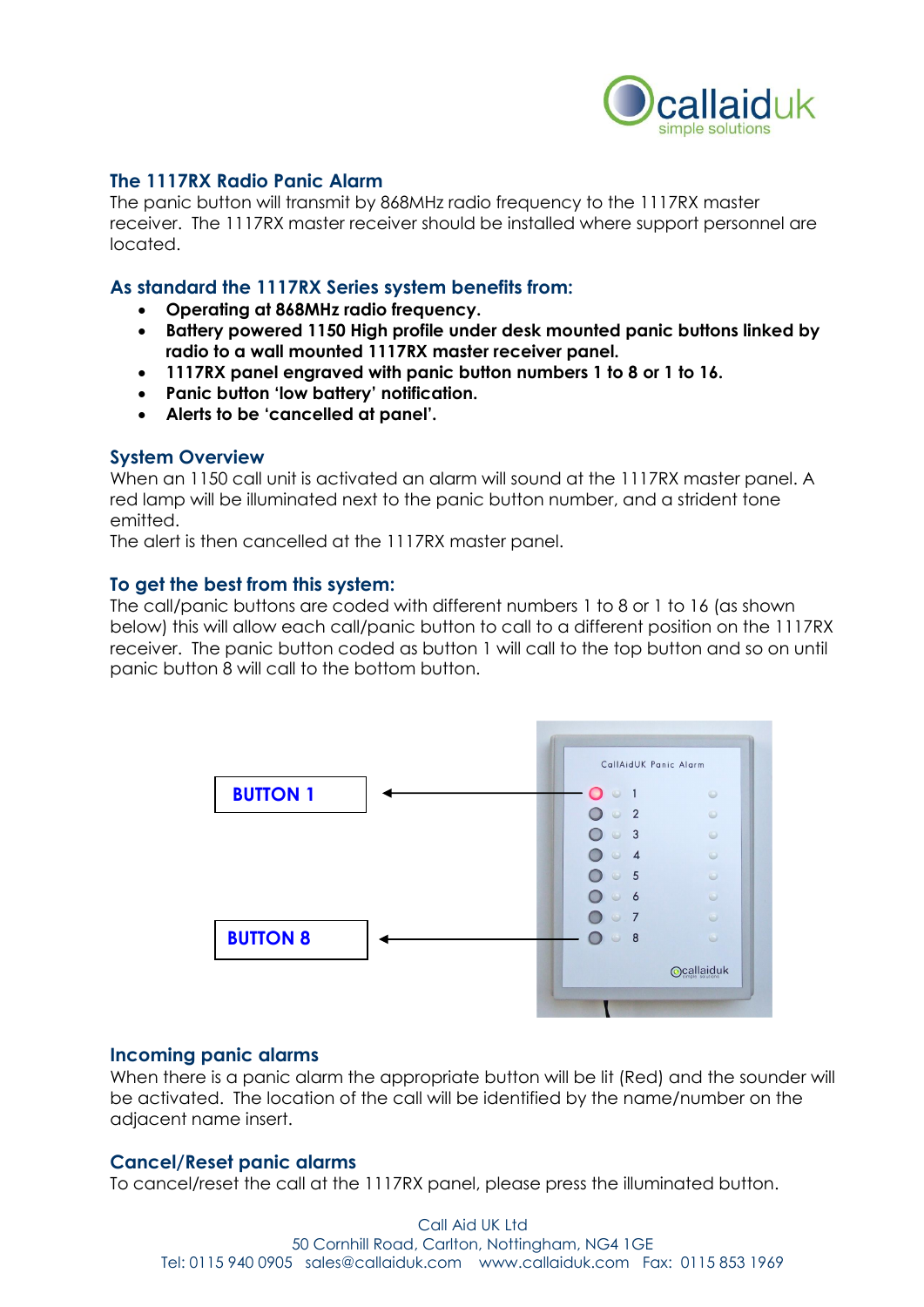

#### **Low Battery warning**

When the 1150 panic button battery is getting low and the panic button is pressed a low battery signal will be sent to the receiver. The receiver will then light the corresponding lamp GREEN. Change the battery in the 1150 panic button and then press the panic button; this will cancel the low battery warning.

#### **To adjust the alarm volume on the 1117RX panel**

To enter this set-up mode press and hold down buttons 1 & 8 together until all the buttons turn red.

Press button number 2, the second button down from the top.

The buttons that are illuminated RED denote the current volume settings. This is a thermometer style indication as the red lamps light from the bottom up this adds to the volume. Press unlit buttons to increase the volume. The default setting is lamp four for half volume.

To exit this set-up mode press and hold down buttons 1 & 8 together until all the buttons start flashing, this denotes saving the settings.

#### **Fitting the 16 zone 1117RX panel to the wall.**

To allow for easy fitting the 16 zone panel is supplied with a clip in wall mounting plate.

There is a lever at the bottom to release the housing from the back plate. Unsure that back plate is mounted the correct way up as indicated by the arrows.

#### **Important:**

The radio equipment included in this manual is from our standard range of products and from experience will be more than adequate for the average sized commercial building. However, radio signals can be affected by the materials used in the construction of the building and in rare cases some metal equipment fitted within the building. In these cases it may be necessary to install higher powered products or signal repeaters at additional cost. It is advisable to mount the 1117RX at head height.

All radio components should be tested in the location in which they are to operate to ensure they are within range of the receiver.